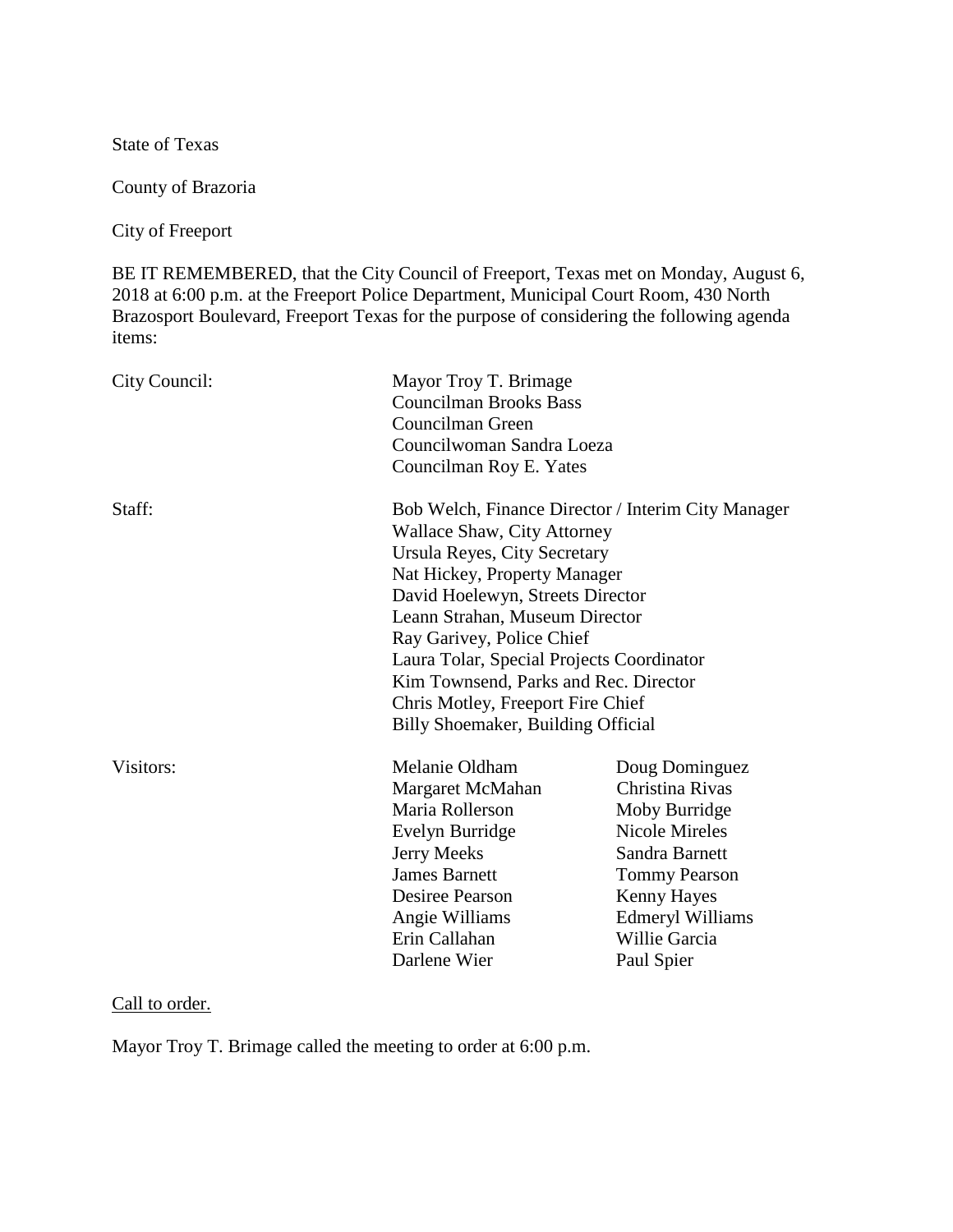Invocation.

Wallace Shaw offered the invocation.

Pledge of Allegiance.

Mayor Troy T. Brimage led the Pledge of Allegiance.

Attending citizens and their business.

There were none.

Consideration of approving the minutes for January 30, 2018, March 8, 2018, July 16, 2018, July 17, 2018, July 19, 2018 and July 26, 2018 meetings.

On a motion by Councilman Bass, seconded by Councilwoman Loeza, with all present voting "Aye", Council unanimously approved the minutes for January 30, 2018, March 8, 2018, July 16, 2018, July 17, 2018, July 19, 2018 and July 26, 2018 meetings.

Consideration of Resolution No. 2018-2554 approving change in CenterPoint Energy Resources DBA CenterPoint Energy Entex rates as a result of the reduction in the federal corporation tax rate.

On a motion by Councilwoman Loeza, seconded by Councilman Yates, with all present voting "Aye", Council unanimously approved Resolution No. 2018-2554 approving change in CenterPoint Energy Resources DBA CenterPoint Energy Entex rates as a result of the reduction in the federal corporation tax rate.

Consideration of setting a bid date and authorizing City Secretary to advertise for bids for Contract mowing, Flower Bed maintenance, etc.

Kim Townsend went over the mowing contract and flower bed maintenance. She stated that it would consist of 38 mows out of 52 weeks.

Councilman Green how many contractors do we have bid. Kim stated that three contractors bid, the same ones that bid last year.

Councilman Yates asked if we did this every year. Kim said every three years. Councilman Yates asked how much it cost. Kim said \$85,000 per year. Kim said they maintain the spraying, mowing, edging and weed eating.

On a motion by Councilwoman Loeza, seconded by Councilman Green, with all present voting "Aye", Council unanimously approved setting September 4, a bid date and authorizing City Secretary to advertise for bids for Contract mowing, Flower Bed maintenance, etc.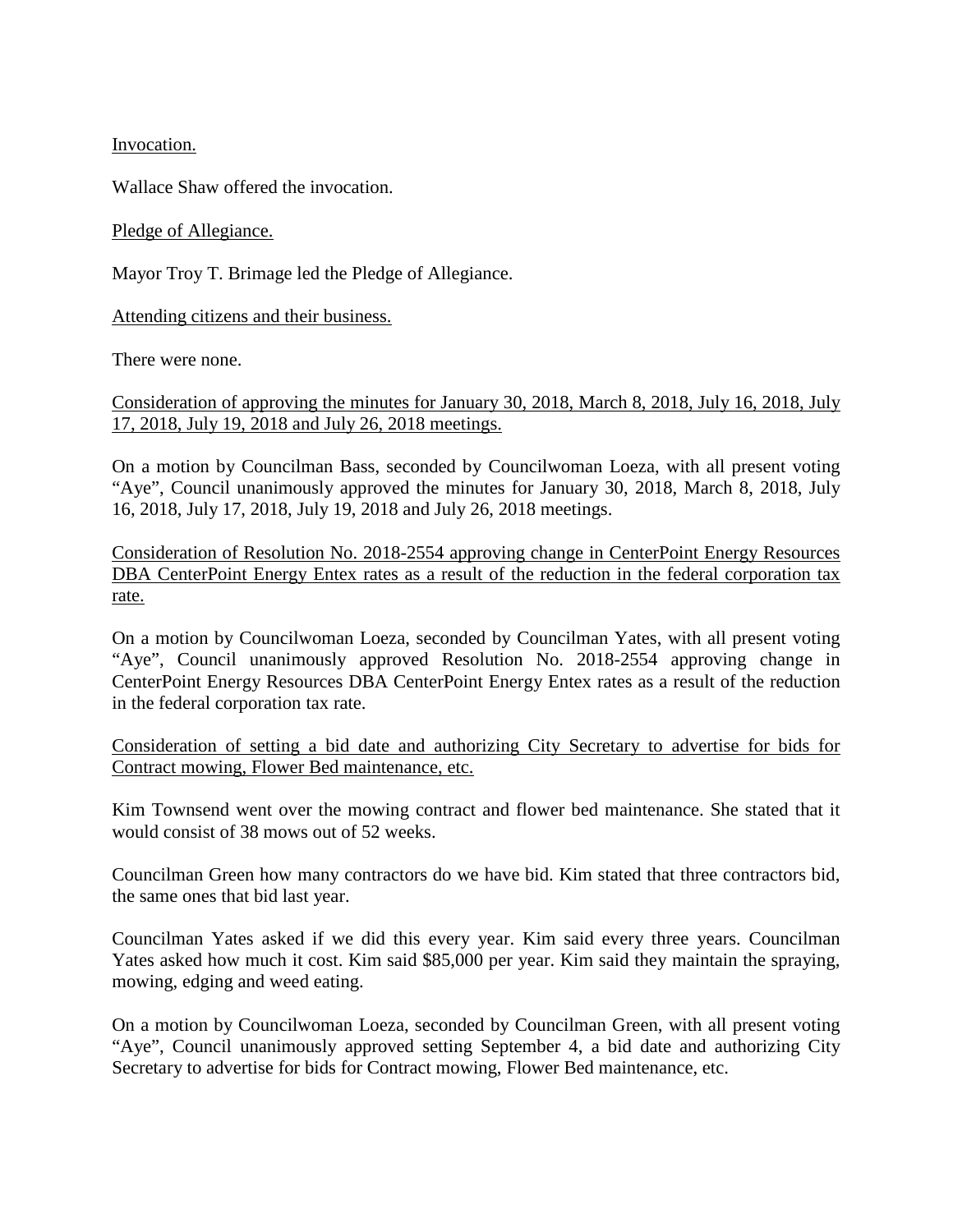Mayor Brimage stated the bid date and time would be September 4, 2018 at 2 PM.

Larry Fansher asked if the contractor would be responsible for spraying. Kim said yes.

Consideration of authorizing preparation of documents for sale of Lots 23, Block 729 Velasco Townsite, Known locally as 1321 N Avenue M and authorizing Mayor to sign and City Secretary to attest such documents.

Mr. Welch stated that Willie Garcia was the only bidder and his bid was for \$3,500.00 dollars and the tax appraisal market value was for \$2,340.00.

On a motion by Councilman Bass, seconded by Councilwoman Loeza, with all present voting "Aye", Council unanimously approved authorizing preparation of documents for sale of Lots 23, Block 729 Velasco Townsite, Known locally as 1321 N Avenue M and authorizing Mayor to sign and City Secretary to attest such documents.

Discuss and consider the sale of city's interest in Lot 22, Block 727 a/k/a 1319 North Avenue Q, Velasco Townsite Tax ID 8110-3208-000 to RWPH Freeport LLC and authorizing Mayor to sign and City Secretary to attest a deed of the City's interest in such lot.

On a motion by Councilman Bass, seconded by Councilman Green, with all present voting "Aye", Council unanimously approved the sale of city's interest in Lot 22, Block 727 a/k/a 1319 North Avenue Q, Velasco Townsite Tax ID 8110-3208-000 to RWPH Freeport LLC and authorizing Mayor to sign and City Secretary to attest a deed of the City's interest in such lot.

Consideration of authorizing acting City Manager to sign Wastewater discharge permit for Rivana Foods, Inc.

On a motion by Councilman Bass, seconded by Councilman Green, with all present voting "Aye", Council unanimously approved acting City Manager to sign Wastewater discharge permit for Rivana Foods, Inc.

Councilman Bass asked if it had continuously been a five year agreement. Mr. Welch said yes. Councilman Bass asked if they were paying the proper amount like all other entities pay in regards to usage of the sewage. Mr. Welch said yes.

### Consideration of approving Audit for the 2016-2017 fiscal year.

On a motion by Councilman Bass, seconded by Councilwoman Loeza, with all present voting "Aye", Council unanimously approved Audit for the 2016-2017 fiscal year.

Discuss and consider the sale of city's interest in Lot 18, Block 5, South View Garden subdivision,  $a/k/a$  914 West 11<sup>th</sup> Street and authorizing Mayor to sign and City Secretary to attest a deed of the City's interest in such lot.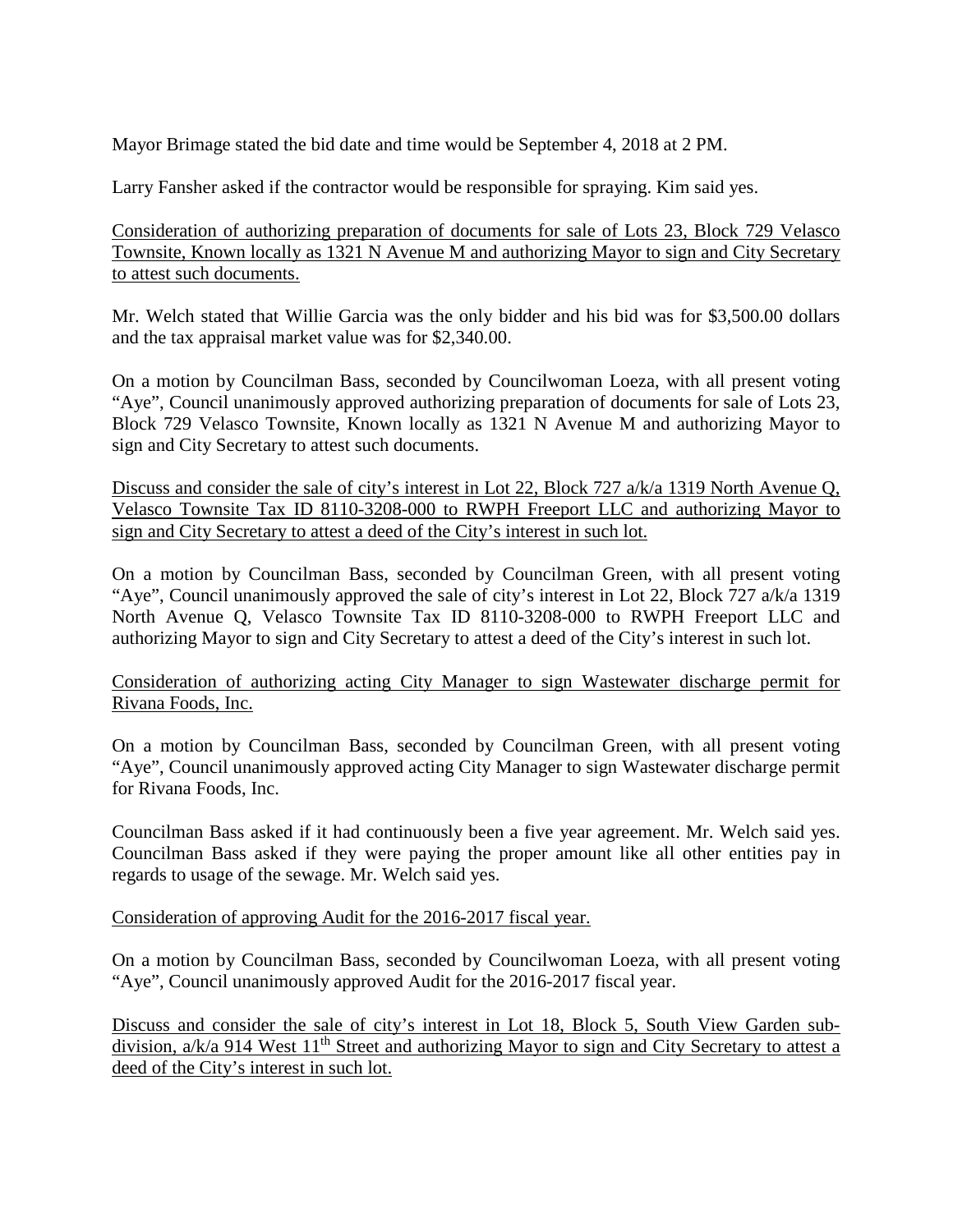On a motion by Councilman Yates, seconded by Councilwoman Loeza, with all present voting "Aye", Council unanimously approved the sale of city's interest in Lot 18, Block 5, South View Garden sub-division,  $a/k/a$  914 West  $11<sup>th</sup>$  Street, which the City had acquired as trust property, and authorizing Mayor to sign and City Secretary to attest a deed of the City's interest in such lot.

Consideration of authorizing Mayor to sign an amendment to Section 9.1.5 changes in scope pursuant to the Agreement, operations, maintenance and management services dated September 14, 2015 by and between the City of Freeport and Veolia Water North American-Central, LLC to authorize rehabilitation of Lift Station #5 and #13.

Jerry Meeks talked about the agreement and he stated that this was part of the Sanitary Sewer Program. Lift Station #5 is by 11<sup>th</sup> Street and Velasco Street and #13 is by the Park on Avenue  $\Omega$ .

Councilman Bass asked what types of normal routine maintenance you do on these lift stations. Mr. Meeks said normally clean them out and bring out some of the stuff that is stuck for being in there for so long. He said some of the pumps have been there since the 1980's. One set of motors have been changed out but the pumps have not. Councilman Bass asked if this project would replace the pumps. Mr. Meeks said replace pumps and they will do some by pass pumping and changing out the piping.

Councilman Yates asked what the change in scope was and what the original scope was. Mr. Meeks said this is just additional work to the contract. Councilman Yates asked what the original contract was for. Mr. Meeks stated it was just the up keep and maintenance.

Councilman Bass asked Mr. Meeks what exactly were the lift stations doing. Mr. Meeks said you flush it and it pumps it to us at the waste water plant.

On a motion by Councilman Bass, seconded by Councilwoman Loeza, with all present voting "Aye", Council unanimously approved authorizing Mayor to sign an amendment to Section 9.1.5 changes in scope pursuant to the Agreement, operations, maintenance and management services dated September 14, 2015 by and between the City of Freeport and Veolia Water North American-Central, LLC to authorize rehabilitation of Lift Station #5 and #13.

Consideration of authorizing Mayor to sign an amendment to Section 9.1.5 changes in scope pursuant to the Agreement, operations, maintenance and management services dated September 14, 2015 by and between the City of Freeport and Veolia Water North American-Central, LLC to authorize payment of engineering services toward the rehabilitation of the Skinner elevated water tower.

Jerry Meeks that there would be some rehab to the tower inside and out. They will be putting on two new logos. The City of Freeport and the High School Logo.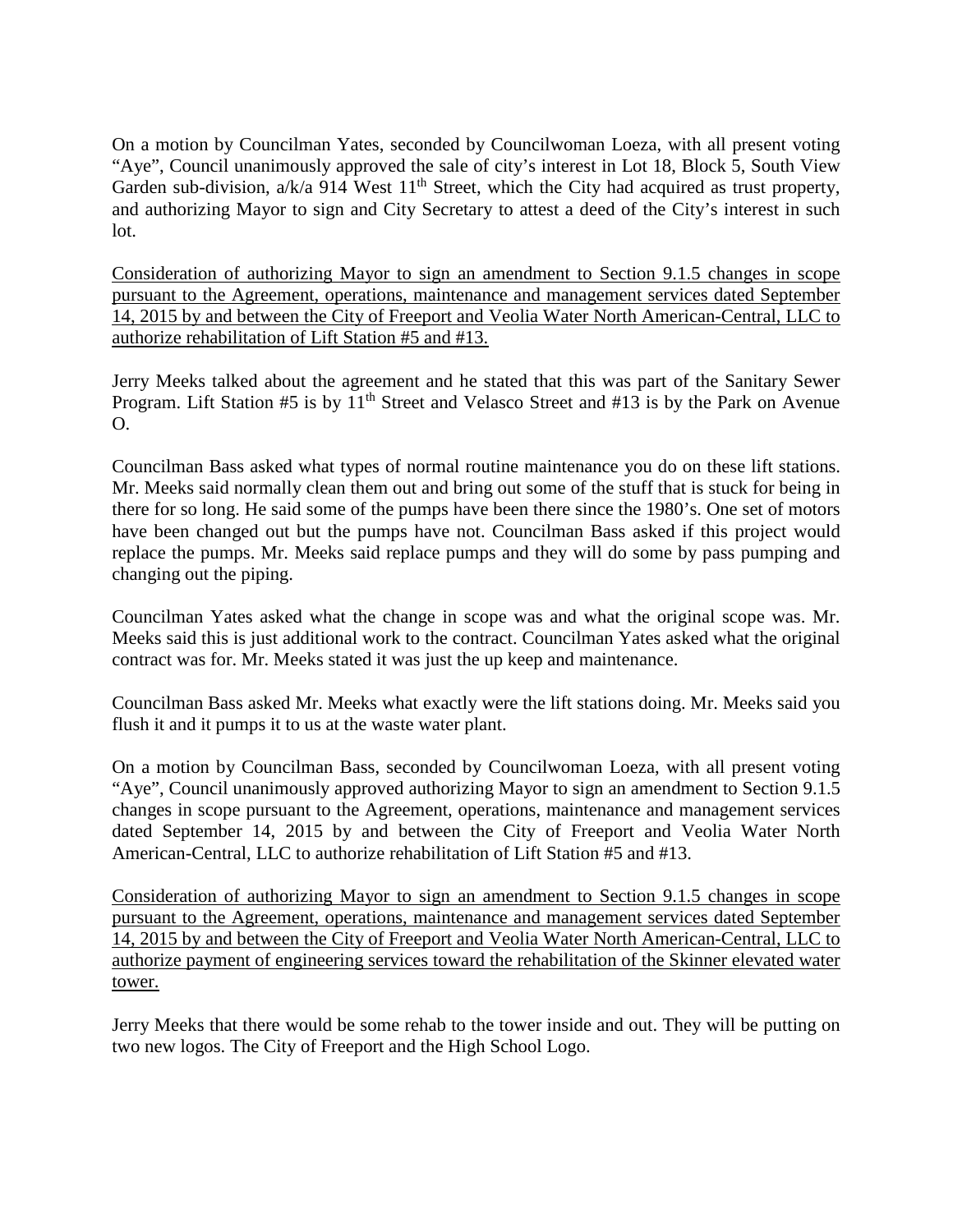On a motion by Councilman Bass, seconded by Councilwoman Loeza, with all present voting "Aye", Council unanimously approved authorizing Mayor to sign an amendment to Section 9.1.5 changes in scope pursuant to the Agreement, operations, maintenance and management services dated September 14, 2015 by and between the City of Freeport and Veolia Water North American-Central, LLC to authorize payment of engineering services toward the rehabilitation of the Skinner Street elevated water tower.

Discuss and consider preparation of documents for the sale of East ½ of Lot 2, Lots 3,4,5,6 and 7, Block 52, Freeport Townsite, authorizing publication of notice and setting bid date.

Mayor Brimage stated that this could be valuable parking for the sportsplex.

Councilwoman Loeza asked if someone was inquiring about it. Mr. Welch said yes Manuel Gonzalez requested to put it up for bid.

Tabled

Discuss transfer 0.291 acre tract adjoining 0.212 acre tract known as Lot 2B, Block 211, in the C. Henninger Subdivision known locally as 200 Front Street.

Mayor Brimage said that Mr. Crow and Mr. Spier want the city to transfer or sale the property to build two houses. The property was not sold to the city it was given to the city by Velasco Drainage District. Mayor Brimage stated that his recommendation to council was to deed the property to them with a revision clause that they build the two houses they are going to build within a certain about of time if not it gets reverted back to the city.

Councilman Bass stated that he didn't think that we could just give city property away that it would be a bad policy to do.

Councilman Yates stated that he thinks the city should get something for it but not astronomical.

Mayor Brimage said that the way it looks to me to the Velasco Drainage District when they deeded it to us they could have kept it and held it back and it could have never gone on the tax roll or they could have sold it themselves.

Councilman Bass said they city has received properties throughout the years and we sale it. I think there has to be some renumeration because we have an obligation to the tax payers.

Councilman Yates said there is only one buyer for the property and no one else would be able to get to it so we should make them a fair price.

Mayor Brimage said to think about it and we would put it back on the agenda in two weeks.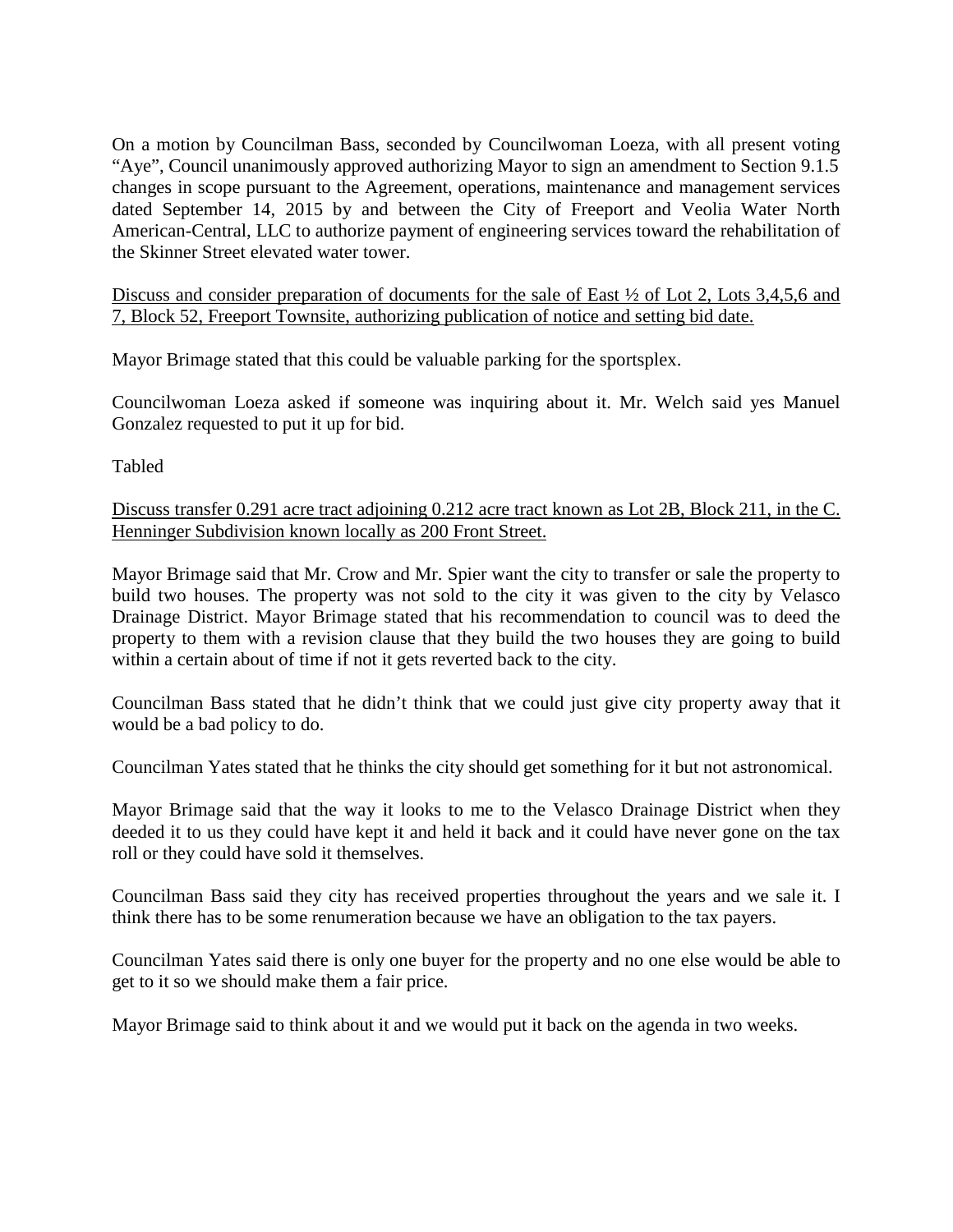### Executive Session:

### Consideration of taking action on any items discussed in Executive Session.

No Action Taken.

## Work Session:

## Mayor Troy T. Brimage announcements and comments.

Mayor Brimage said the Texas Bill Fish Classic had a total of 21 boats and gave away prize money.

Mayor Brimage commended Kim Townsend and David Hoelewlyn on the Parks and Street Deaprtment.

Mayor Brimage asked Chief Garivey to call Principal White because they wanted to move the school crossing guard from 4<sup>th</sup> Street and Dixie to down by the Valero Store.

Mayor Brimage said we are still having trouble with the beach.

Mayor Brimage also said that the downtown restaurant is staying busy on a daily basis.

### Councilman Green Ward A.

Councilman Green stated that David Hoelewyn allowed him to ride around with him and he said that some of the streets are ok but some streets have serious problems.

### Councilman Bass Ward B.

Councilman Bass stated that the 1300 and 1400 Block on West 11<sup>th</sup> Street the sidewalk are dangerous and have trees hanging in the city Right of Way.

Councilman Bass said Yaupon and  $2<sup>nd</sup>$  Street has a stripping issue.

Councilman Bass asked for me to call every one of the committees within the next month and see what we can start working together.

### Councilwoman Loeza Ward C.

Councilwoman Loeza complimented on the kidfest and said that it was getting huge and a great family event.

Councilwoman Loeza said that she has had a few people ask her about the old Church's Chicken building. Billy Shoemaker saying they are waiting on the engineer's to get back with them.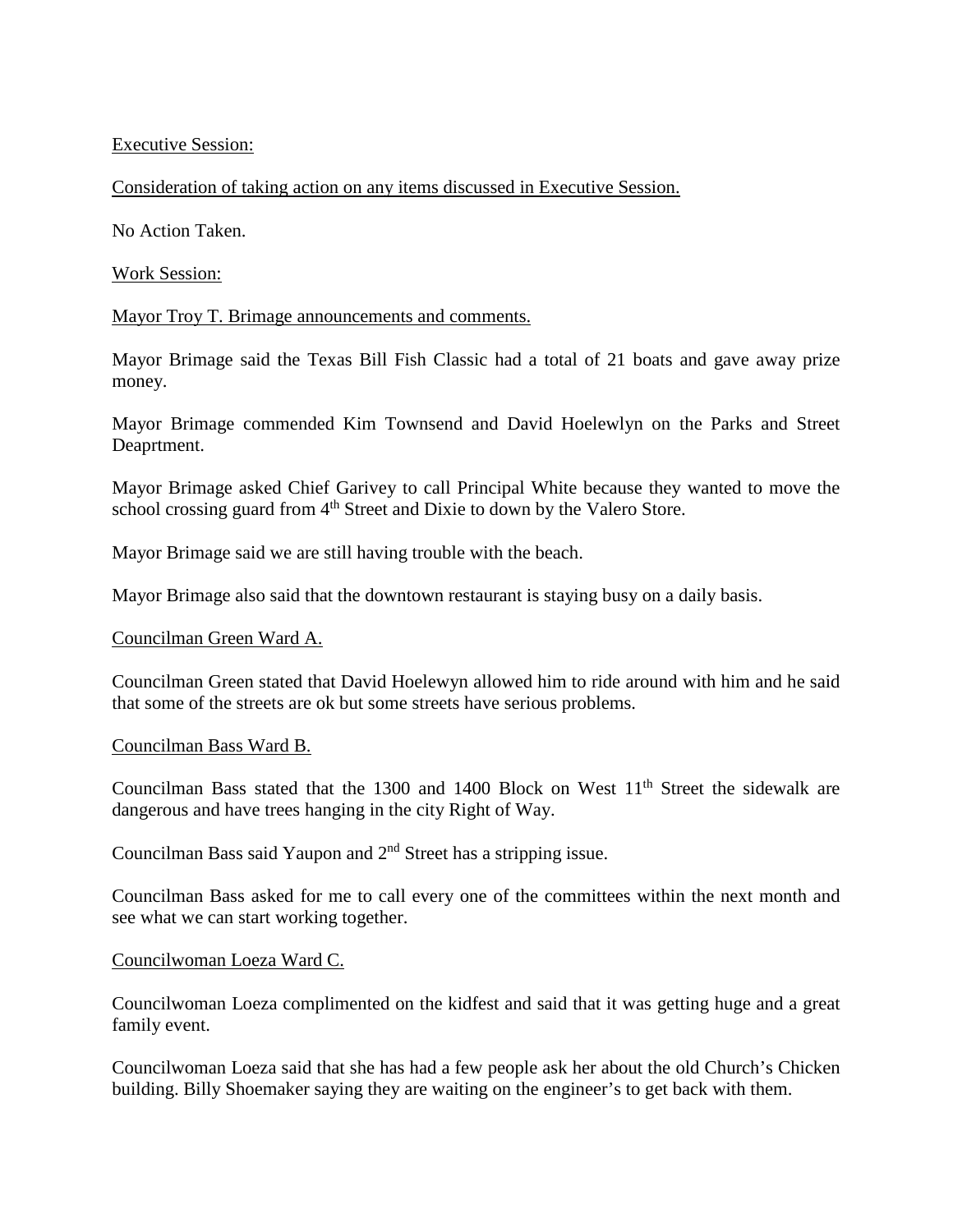Councilwoman Loeza thanked Chief Garivey for putting the speed meter by the school.

### Councilman Yates Ward D.

Councilman Yates said that he would like to see the money spent in Ward B spent in Ward D.

Kenny Hayes thanked the Mayor and his wife for the job they have done at Hook's.

Mr. Welch said that we would be setting two dates for the tax rate hearings and we will be meeting with Mr. Shaw to get those two dates set up and it will have to be in August. He said that the budget has to be passed by September  $20<sup>th</sup>$  to get approved.

#### Updates on current infrastructure.

Commerce Street water and sewer project- Engineering phase Lift Station and Force main – South Avenue A SSO plan camera inspection - hasn't started 1200 Block of Avenue S - water and sewer line Engineer estimate water tower improvements – CDBG Grant funds Sewer replacement – 900 Block West Second Street Beach road improvement FEMA funds – J.P. Bryan Road Alley pothole repairs / concrete work / drainage Zapata ditch and 288 – Hayes property 1600 Block of North Ave T – Driveway pipes for new homes completed 1500 Block of Broad – alley improvements (Need to add rock) 1600 Block  $5<sup>th</sup> Street - \text{curb}$ , gutter and sidewalk 1600 Block  $6<sup>th</sup> Street - \text{curl}$ , gutter and sidewalk Yaupon and  $11<sup>th</sup> Street – replacing concrete$  $4<sup>th</sup>$  Street between Dixie and 288 – Street improvement (replace concrete street) 5th Street between Pecan and Mesquite, asphalt and Raise Street (use tiller) 212 West Park – Hickey building – drainage work inside fence - complete

Update on reports / concerns from Department heads.

David Hoelewyn said he would be putting the asphalt down on 5<sup>th</sup> and Pecan this Thursday and pouring concrete on the curb on  $6<sup>th</sup>$  Street also.

Kim Townsend said that the last of the playground swings have been put up. The county has emailed her the drawings about the parking lot at the splash pad.

Kim said she is still getting calls about a walking trail at Stephen F. Austin Park.

Kim stated they are still having issues with the beach and all the trash. Councilwoman Loezsa asked who patrolled the beach. Mayor Brimage said we do. Councilwoman Loeza asked how much it would cost to put a third barrel.